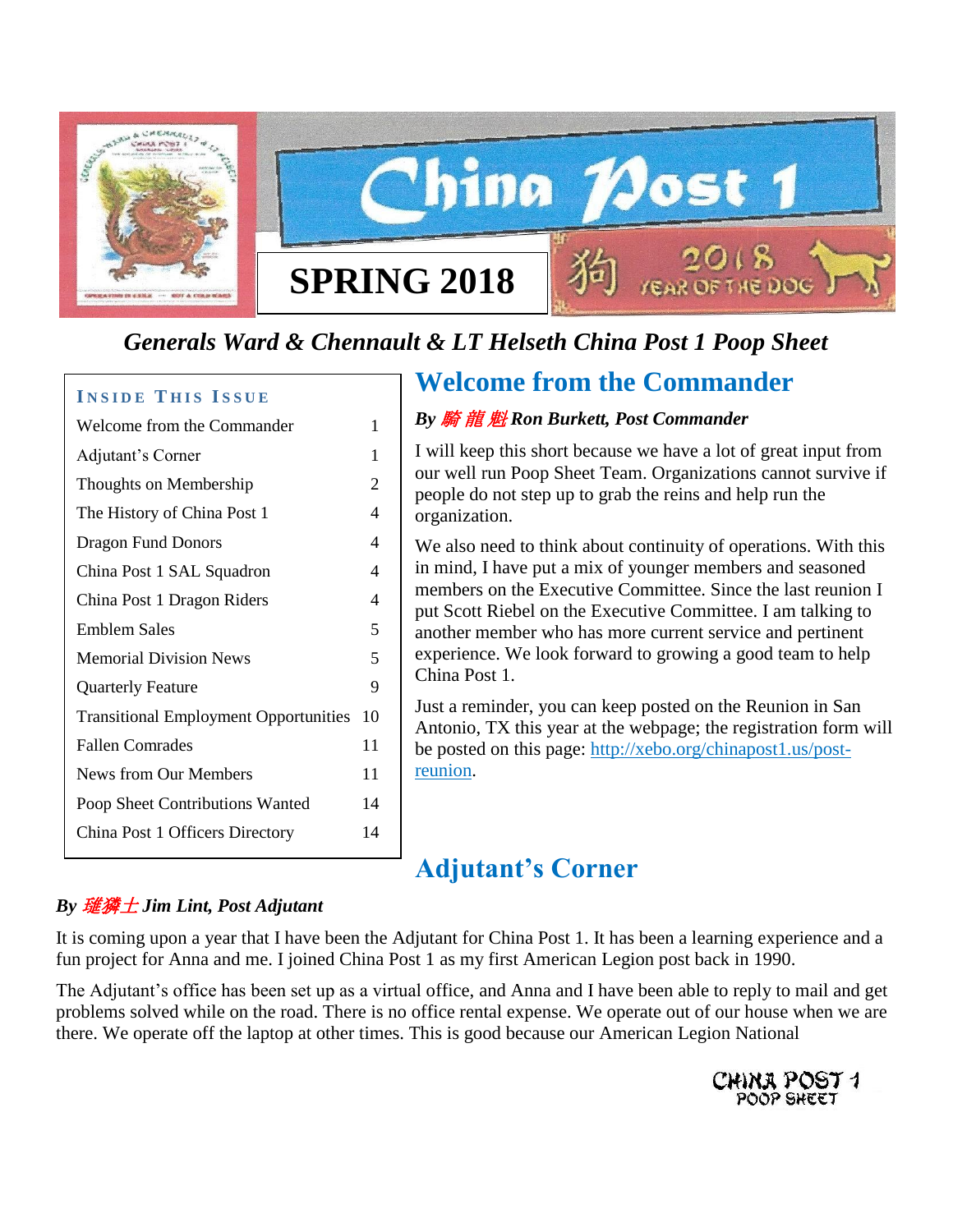Headquarters is really virtual to us, since I have never been there, but I have made contacts at National that help solve problems. I have run virtual organizations in the past and even the federal government is now running offices with its employees teleworking via computer. The future is here and your Post is part of it!

This brings me to our next topic. The China Post 1 postal address has been in Henderson, NV for a year. The US Postal Service recently sent us an email saying our ability to forward mail from the Houston post office box (POB) is long past and will be stopping. (It took them awhile to catch on.) We have been out of the Houston POB for a couple of years, and the Fate, TX POB is probably due to stop forwarding mail also. Our address for the last year has been:

#### **American Legion, China Post 1 P.O. Box 50858 Henderson, NV 89016-0858**

As members and leaders we should always be thinking of ways to improve. While China Post 1 is great, I have never seen anything that cannot be improved. (Maybe the only exception would be me -- but even Anna says I need some improvement!) Think about ways we, in China Post 1, can improve or help our members. Most businesses have a box for suggestions. Some of those boxes have migrated to online forms. So, if you have new ideas or suggestions for improving China Post 1, let me know by sending me an email at [Adjutant@ChinaPost1.email.](mailto:Adjutant@ChinaPost1.email) We are here to help our members.

The 2019 Membership Year starts on 1 July. If you have not renewed you may do so [online](https://www.members.legion.org/CGI-BIN/lansaweb?webapp=MYLRENEW+webrtn=wr_memberdata+ml=LANSA:XHTML+part=TAL+lang=ENG) or [at](https://www.members.legion.org/CGI-BIN/lansaweb?webapp=MYLRENEW+webrtn=wr_memberdata+ml=LANSA:XHTML+part=TAL+lang=ENG)  [https://www.members.legion.org/CGI-](https://www.members.legion.org/CGI-BIN/lansaweb?webapp=MYLRENEW+webrtn=wr_memberdata+ml=LANSA:XHTML+part=TAL+lang=ENG)[BIN/lansaweb?webapp=MYLRENEW+webrtn=wr\\_memberdata+ml=LANSA:XHTML+part=TAL+lang=ENG](https://www.members.legion.org/CGI-BIN/lansaweb?webapp=MYLRENEW+webrtn=wr_memberdata+ml=LANSA:XHTML+part=TAL+lang=ENG)

Renewing your membership online is easy. If you have forgotten your membership number, shoot me an email to [Adjutant@ChinaPost1.email](mailto:Adjutant@ChinaPost1.email) and I will find it for you.

We should soon have information on a Department of France trip to Paris in 2019. The Department of France has initiated a dialog with the Paris Tourism and Visitors Bureau, and they are in the final stages of getting that letter ready to go. Once that is done we will be rolling fast. China Post 1 and the Department of France were born in 1919. It is a good excuse to travel with your China Post 1 family.

*Please remember to confirm your address if you had a recent move, or changed your email address. Keep in touch, and we can get your renewal cards to you in a timely manner.*

# **Thoughts on Membership**

### *By Ken Orrock*

Why is membership so important and why do leaders in the American Legion make such a big deal about it? That is a very good question, and one that is often fielded by leadership and membership chairs in the organization. The simple answer is numbers. Not numbers when it comes to money, although membership dues pay for the majority of our programs. Not numbers so posts and departments have bragging rights about size; many smaller posts are more active, and do more for the veterans in their communities than a mega-post. Numbers because of these simple mathematical formulas: Number of members = Number of Voters, and Number of Voters = Level of Influence with Elected Officials.

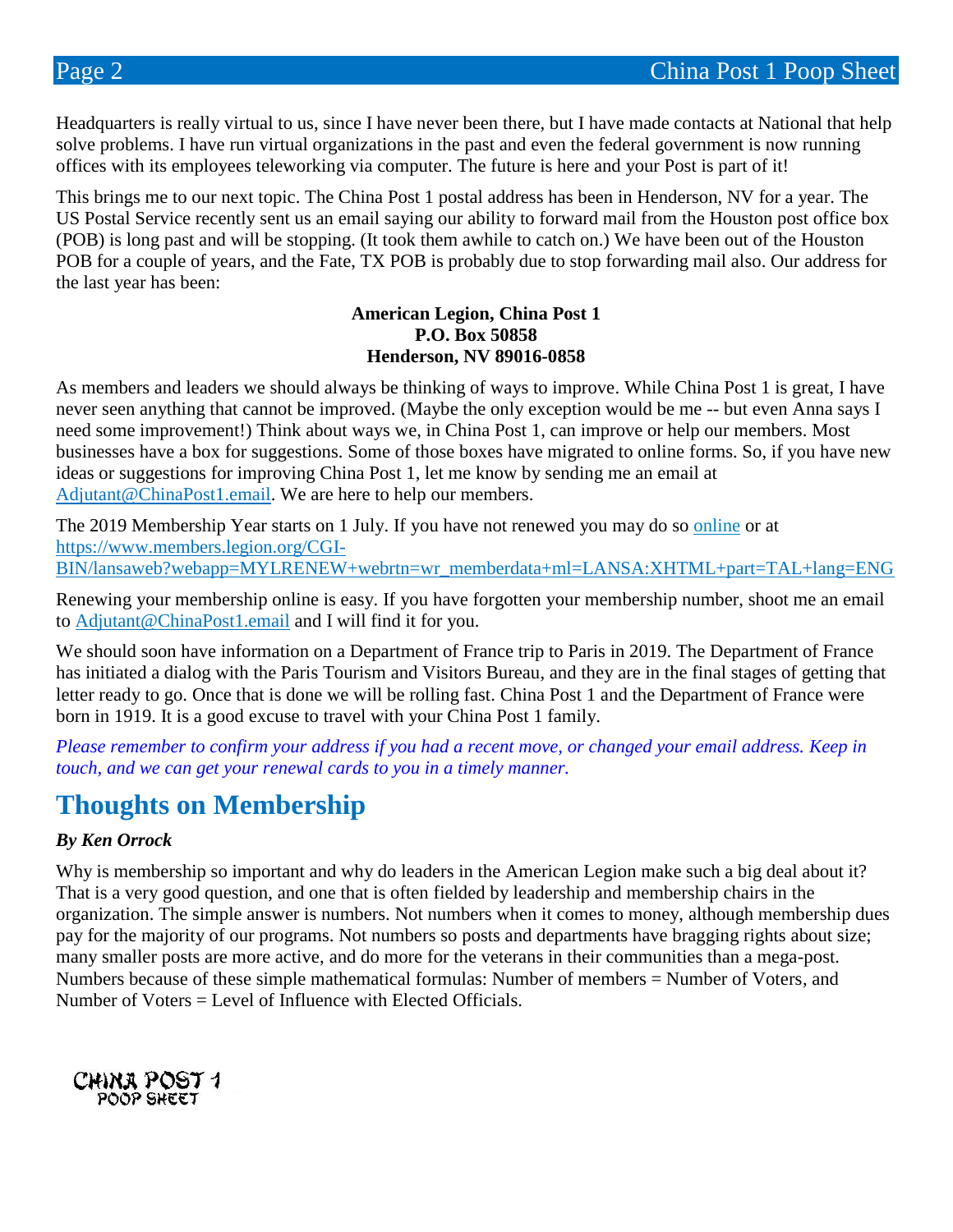You can never underestimate the influence the American Legion has had over the past 100 years because of our size. Veterans vote at significantly higher percentages than the general population. Because of that, as an organization, we have the ability to have a strong and listened-to voice in the Halls of Congress, in our State Houses and at our City Halls. There was a time when the National Commander could boast that he represented over two-million veterans who were members of the American Legion. Although we have been reduced in size with the continued passing of our WWII veterans, and now our Korean War veterans, the American Legion still has a strong voice when it comes to directing our elected officials to do what is right by us.

Every major piece of veterans' legislation passed since 1919 has passed because of the research, support and influence of the Legion. Although other organizations, from time to time, try to claim credit, it was the Legion that wrote and insured the passage of the GI Bill over the objections of other veterans' organizations. It was the Legion that funded research into the effects of Agent Orange exposure, and then fought to have the conditions associated with that exposure presumed to be service connected for our Vietnam veterans. It is the Legion that continues to lead the fight for concurrent receipts of both retirement and disability benefits. And the only reason the Legion has been able to do these things is because our massed voices resound with a boom when we walk the halls of power because of the number of members we have.

So the next time we get bored with yet another membership pitch, or with the press to get new members in our ranks, remember the math, remember the results and remember that if we don't protect what has already been won at great cost, the next generation of veterans will have to fight all over again for what we have. Membership  $=$  Votes and politicians fear the wrath of veterans united behind a common cause more than they fear anything else. Make the pledge to just sign up one new member this year, and you can help double the influence of China Post1!

| <b>Month</b> | <b>Name</b>                                                             |
|--------------|-------------------------------------------------------------------------|
| January      | BRYON KENT, JAMES M. GENTILE, PATRICK J. SHEEHAN, CHARLES E. THOMPSON   |
| 2018         | (4)                                                                     |
| February     | MICHAEL A. ZAKREWSKY, GEORGE S. CRAWFORD, DANIEL HERRERA, JOE W.        |
| 2018         | WALTER JR. (4)                                                          |
| March        | RICHARD L. APEL, STEVEN P. VAN BERGEN, JOSEPH CAVALLERO, LANCE T.       |
| 2018         | RIEBEL, VICTOR H. HARRIS, CHERYL A. BORDEN (6)                          |
| April        | LARRY J. RATTS, JAMES ROACH, STEVE A. WAGERS, JAMES C. NICKLOW, JOHN H. |
| 2018         | ALLEN, RAINWATER BRIAN, SCOTT W WILSON, JAKIE W SNAPP JR (8)            |

### **2018 New Members**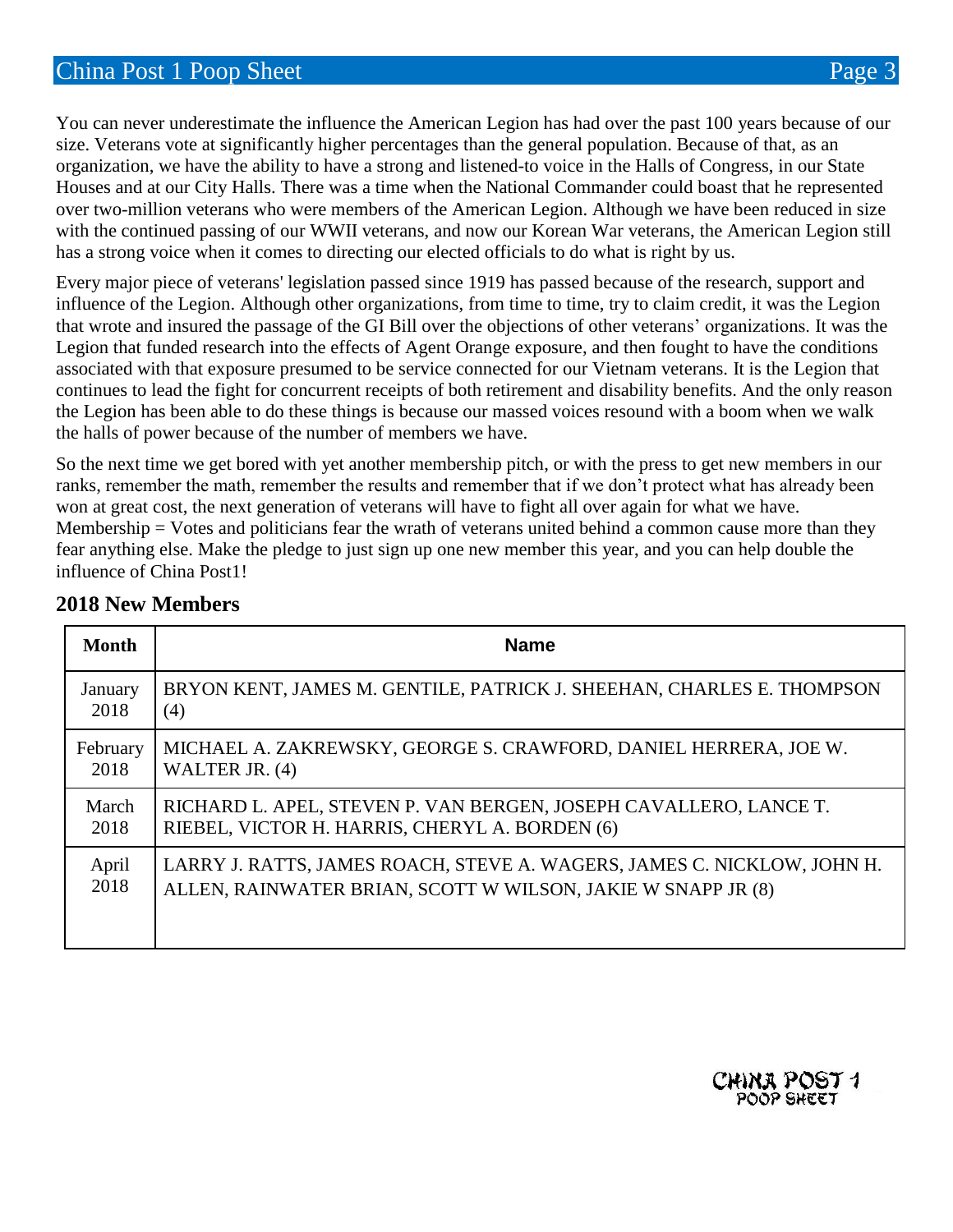# **The History of China Post 1**

### *By* 龍飛龍 *Scott Riebel, Post Historian*

I am seeking copies of missing Poop Sheets. I do not have Poop Sheets 151 – 192, which effectively cover China Post 1 history through the 1980s. Consequently, the history of the Post for this period will rely heavily on oral accounts attributable to their authors. Therefore, I am asking anyone with access to those Poop Sheets, who would like to contribute to China Post 1 history in a substantial manner, to please forward them to me at [Historian@ChinaPost1.email](mailto:Historian@ChinaPost1.email) so that I can make copies. Anything submitted will be returned.

In addition, anyone who might willing to relate their experiences in the international community (subject to non-disclosure restrictions) for publication in Part 3 of China Post's history, please contact me directly at Historian @ChinaPost1.email. Part 3 will be completed and published before the 100 year anniversary.

## **Dragon Fund Donors**

| <b>Month</b> | <b>Name (Donors)</b>                                                 |
|--------------|----------------------------------------------------------------------|
| February     | EVERETT L. THOMPSON, VICTOR L. ROLLANDI, GEORGE S. CRAWFORD, STEPHEN |
| 2018         | L. SACK, JAMES R. LINT, MICHAEL MCFARLAND, HUGH E. MURRAY II (7)     |
| March        | FRANK H. THOMAS, ANNA H. LINT, VICTOR H. HARRIS, CHERYL A. BORDEN,   |
| 2018         | TERRIL R. GRAY (5)                                                   |
| April        | S. GAYLE MALONE, MICHAEL E. EVANS, JAMES C. NICKLOW, PAUL CURTIS,    |
| 2018         | JAMES R. LINT (5)                                                    |

# **China Post 1 Sons of the American Legion Squadron**

### *By Joe Gentile, Squadron Commander*

More than 40 of the China Post 1 t-shirts offered in the last Poop Sheet have been purchased by China Post 1 members supporting the American Legion Legacy Scholarships.

# **China Post 1 Dragon Riders**

#### *By* 龍飛龍 *Scott "Renegade" Riebel, China Post 1 Dragon Riders Director*

### **A Couple of Things for You to Consider**

Hello everyone,

The Dragon Riders have a Facebook presence enabling us to stay in contact and share local events. The address[:](https://www.facebook.com/groups/1874039582610559/) [https://www.facebook.com/groups/1874039582610559](https://www.facebook.com/groups/1874039582610559/) is there for you. Just click on the link and join the discussion. The more the merrier.

The Dragon riders were established in 2006 by our current commander Ron Burkett. Since its inception we have kept the dues at a nominal rate to encourage people to join and maintain their membership. Our annual dues have been \$10 per YEAR; let me repeat that \$10 per YEAR for the last twelve years. Ten bucks, that's three

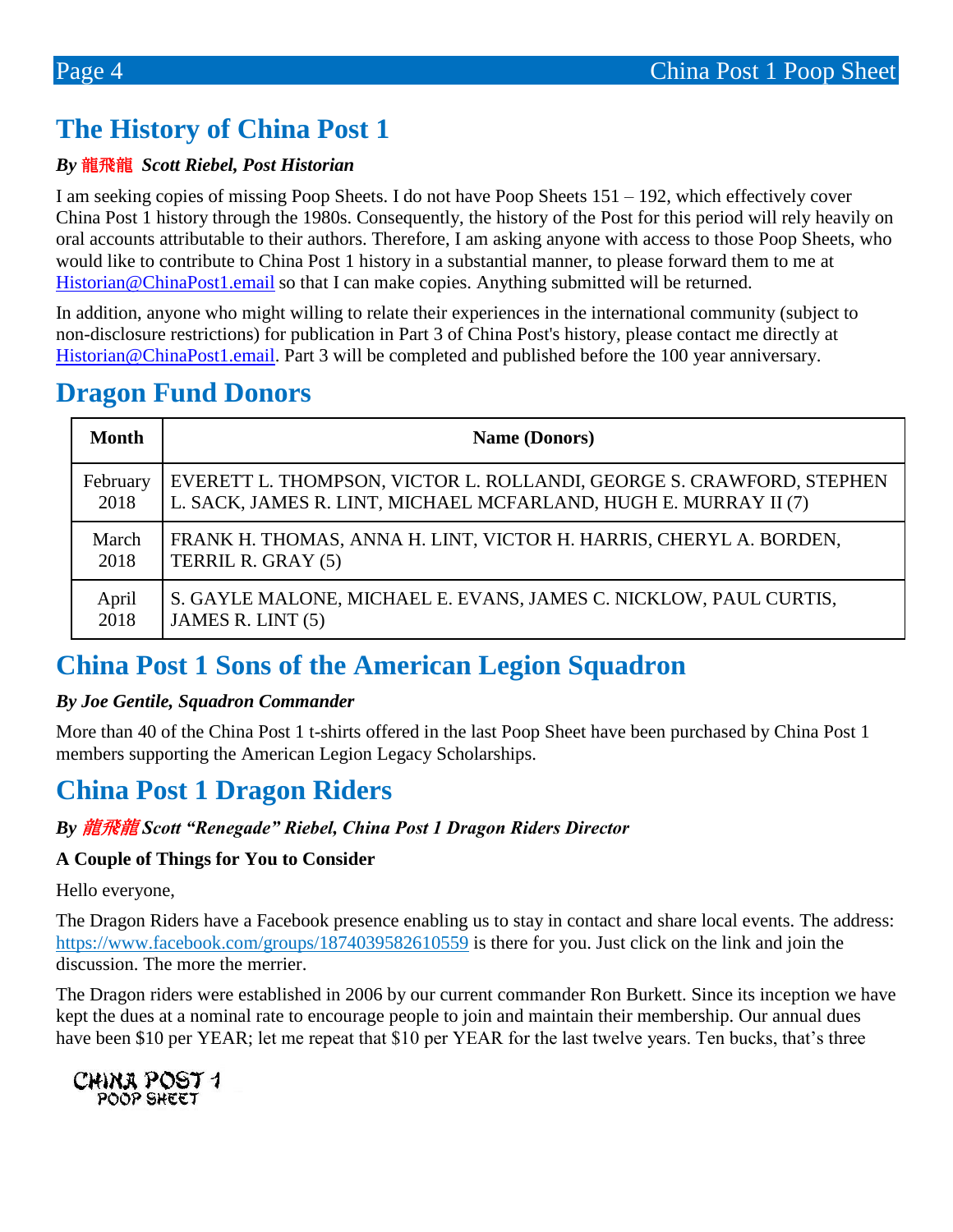gallons of gas; it won't buy you one good micro brew; it will buy you a gallon of milk and dozen eggs and half a loaf of bread. Ten bucks will still buy you a sixer of the white label near beer. Ten dollars annually is less than \$.85 per month. THAT'S LESS THAN EIGHTY FIVE CENTS PER MONTH.

So let's remind ourselves what the dues cover; we collect dues to support the American Legion Legacy Scholarship fund which tries to ensure that higher education is a possibility for children whose parents lost their lives while serving our country. Beginning with the 2017 award year, The American Legion expanded the scholarship to include children of VA-rated, post-9/11 veterans with a combined disability rating of 50 percent or higher. AND YOUR CONTRIBUTION IS TAX DEDUCTIBLE!!!

I am not going to make this decision unilaterally. I personally would like to see dues increase to \$25 annually or just a little more than \$2.00 per month. Now many of you already donate \$50, \$100 and in some cases \$200 annually and I certainly appreciate it. Your generosity allowed us to raise nearly \$2,500 for the Legacy Fund last year. That's a significant amount considering the size of our organization. So let me hear from you. Let's get this discussion rolling on your Facebook page.

One last thought, Harley is recalling their brakes on their 2009-2011 dressers because owners aren't following the manufacturer's recommendation to change the fluid every two years, and their brakes are suddenly failing. So go get your brakes checked.

# **Emblem Sales**

The new China Post 1 Centennial coins are now available. These coins are numbered up to 100. The cost is \$15 per coin. The coins are 2" in diameter.



For further information or to purchase a coin, contact Rey Quijano at [EmblemSales@ChinaPost1.email.](mailto:EmblemSales@ChinaPost1.email)

# **Memorial Division News**

### **Nevada Memorial Division**

### **Nevada Memorial Division**

### *By* 璡獜土 *Jim Lint*

THE NEVADA MEMORIAL DIVISION APRIL MEETING WAS HELD ON SUNDAY, APRIL 15, 2018 AT 7:56 PM:

1. Round the Table Introductions and Comments.

2. Two visitors: Sons of the American Legion (SAL) Vice Commander (Leroy Cockrell) and Auxiliary (AUX) President (Linda Cockrell).

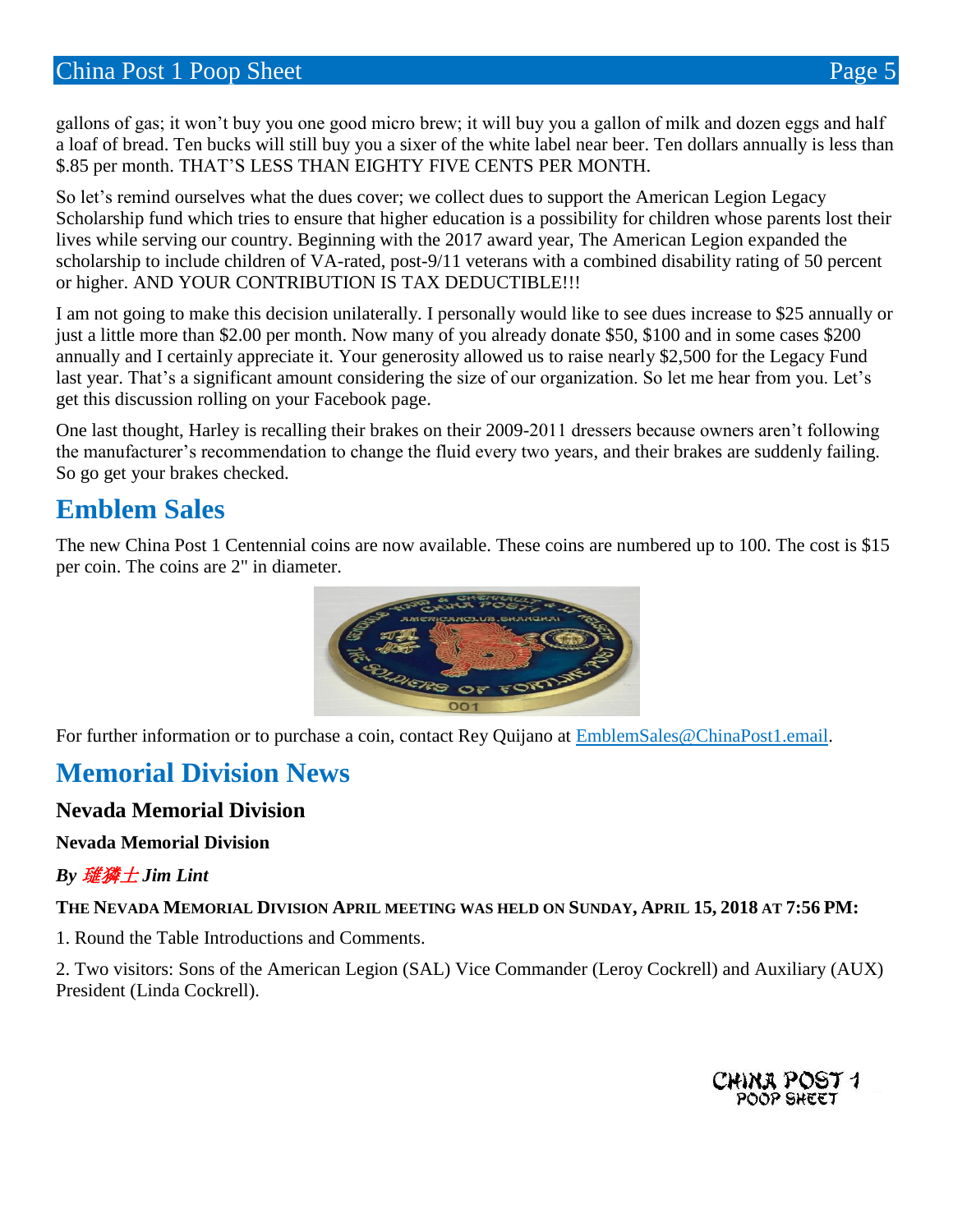3. Mike Kandt gave an update of the museum at the University of Texas. He also donated a flag from the days when Senator Goldwater certified flags. He said it was the property of China Post 1. The Air America Reunion will be held in Seattle. They are losing members as they march off the parade field.

4. Emblem Sales: Rey Quijano has been having good sales of the China Post 1 Centennial coin (numbered up to 100) for a cost of \$15 per coin. China Post 1 started in 1919 in Shanghai, China and we are approaching 2019.

5. SAL Vice Commander Leroy Cockrell shared his story of joining SAL (because of his step father). SAL is working hard to recruit members via LinkedIn (cooperating with the SAL Adjutant Corey Kilburn). That is a smart use of technology especially for our younger members.

6. Auxiliary President Linda Cockrell welcomed the challenges of her first year leading the AUX and enjoys the members.

7. Dan Adkins is the current Vice Commander of the Veterans of Foreign Wars (VFW) Post 3848, Nevada. He introduced the book, "Round Bend". Dan is in the running as a commander of VFW Post 3848. He has been an active member and definitely showing leadership and diplomacy at the Fish Fry every Friday. That VFW Post has a China Post 1 banner welcoming China Post 1 members.

8. Jim Lint Comments: Jim discussed the role of the virtual office (China Post 1 is the perfect organization for a virtual office). Stop sending mail to the Houston and Fate Post Office Box! (USPS sent him a notice that they are stopping the forwarding service). John Lear has offered to hold one monthly meeting at his home. (Mike will see him and coordinate a pick up for the future Nevada meeting instead of holding the meeting at his home). Tom Tatten purchased a new computer. Jim expected him to be the last. Glad he joined us. The record reflects no discussion of Marines, writing, crayons, or white out on monitors. Doug Haggan, FODPAL and the Department of France sent the history of the Department of France, American Legion. Richard Smith kindly volunteered to scan it to be available as a PDF document. Jim was hoping to get news on the 100 year meeting/tour in Paris sponsored by the Department of France in 2019. Remember, the new American Legion Membership Year starts on July 1, 2018 for 2019 membership.

As past members of the Northern Virginia Memorial Division, Anna and Jim Lint will attend their annual event at the end of April. From 1997 to 2014, they had various years around the Washington, DC area with breaks of five years in Korea and one year in New Jersey. (They're still not sure which tour was the hardship tour.) Additionally, they door prized a Korean Memorial Division hat from when they were in Korea.

9. Jim Parker told the story of Columbus' second trip (He "civilized" Honduras, Santa Maria, and Nicaragua. Native American tribes and populations in Latin America had a 95% local death rate because of epidemic diseases such as small pox, measles, and cholera.)

10. Jeff Carson discussed how many people were helped by the work on the Survivor Benefit Handbook. (Paul Kachikis recently died and we supplied Ernestine with a copy.) Members helping members! Also, Jeff talked about issues with wheelchairs only given to veterans with service connected ratings at the Veterans Administration Hospital. The Nevada Disabled American Veterans (DAV) has been providing wheelchairs and scooters for the local veterans. Jeff has been instrumental in taking care of veterans in the Las Vegas valley. Dan Adkins requested a copy of the Survivor Benefit Handbook that Jeff and others worked on after a review of many handbooks.

There were 18 attendees at the April meeting:

CHINA POST 1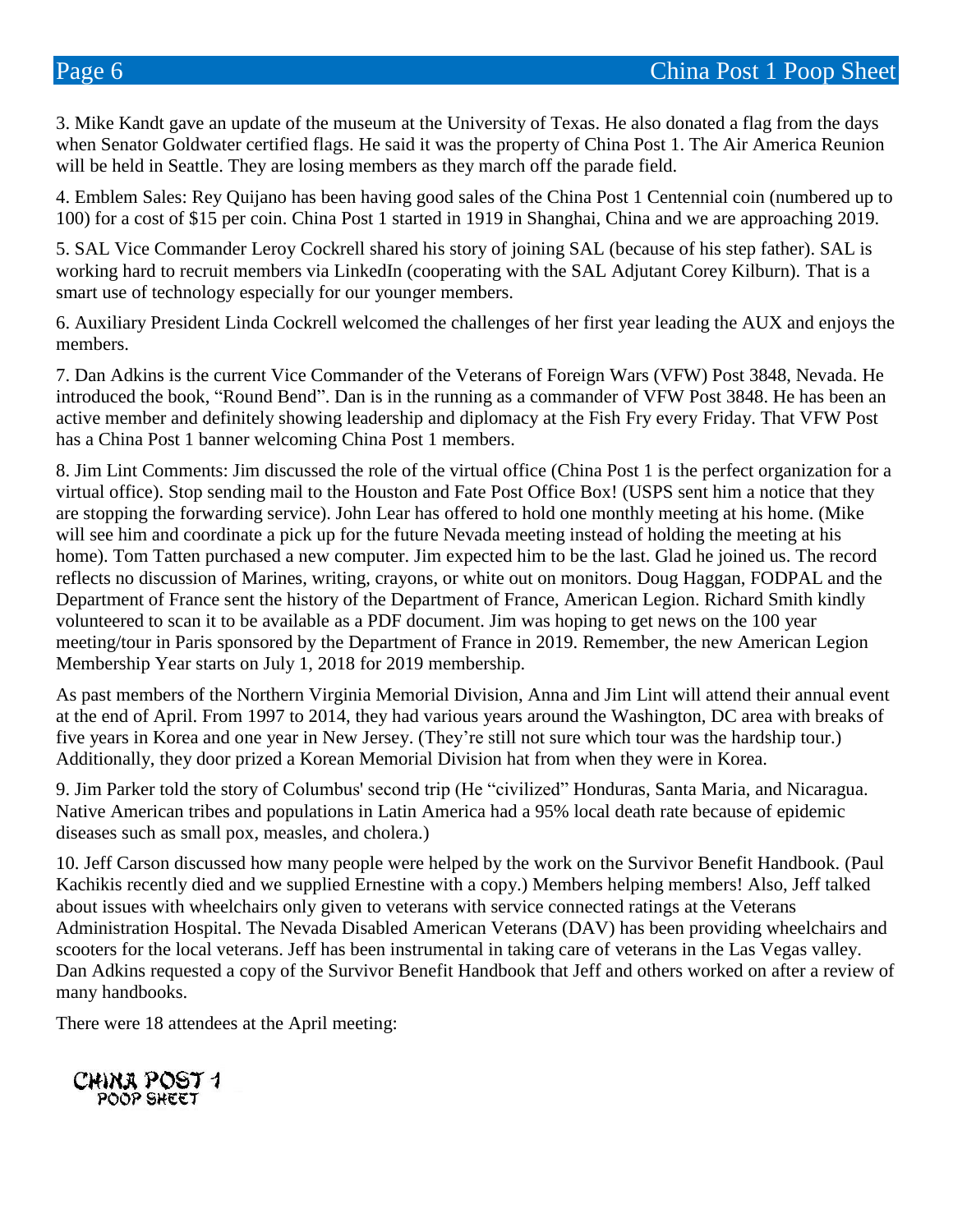



### **Jim Lint, Tom Tatten, Mike Kandt, Robert Ault, Rey Quijano, Don Loyd, Jim McGarry, Jim Hanke, Mike Evans, Leroy Cockrell, Linda Cockrell, Dan Adkins, Jim Parker, Jeff Carson, Richard Smith, Bud Pattengale, Toni Carpenter, Anna Lint (not in the picture: photographer).**

#### **A GOOD TIME WAS HAD BY ALL AT OUR 10 MARCH NEVADA MEMORIAL DIVISION MEETING WITH 26 ATTENDEES.**

Tom Tatten will be getting a computer soon, so we have a new way to bother him! Tom brought a potential future China Post 1 member and future Marine. He is shipping out soon, and he is under the age of 50. Commander Ron reminded us at the last reunion that we need to recruit more members in that age range. Suggestions on ways to do this are welcome.

Paul Curtis received the award for being our member with the furthest commute for attending our meeting. This was his second time. He lives near Camp Pendleton, CA. Paul just had heart surgery and is looking good.

John Lear commented: "I use a push cart to get around, but even that is a problem. I would, however, like to invite the Post to have one of their Saturday morning meetings up at my place if we can somehow arrange for catering. (Maybe something like potluck or munchies?) I am limited in what I can provide as every month I am short. I live up on Hollywood Boulevard between Owens and Washington on the corner of Monroe and I have plenty of parking if you can work this out. It would be an honor to have the members of the Post up to my place, maybe in May or June if you can work this out. Thanks for getting my message to Mike.

Jim Lint commented:

- Anyone with a new email address should send it to him and tell him to update National and the Poop Sheet Distribution in MailChimp. Keeping up with 1,230 members is challenging enough without trying to use ESP to figure out email or postal addresses.
- The FODPAL Secretary sent a history of the Department of France that has some interesting information about our higher headquarters. We will share it on SAT.
- The Department of France 2019 Trip planners have a meeting this week, so we should have information for the next meeting.
- Everyone should check their membership card, and if it says 2017 they are nine months late on renewing. The American Legion fiscal year starts on 1 July. Dues renewal is by 1 July. Keep him posted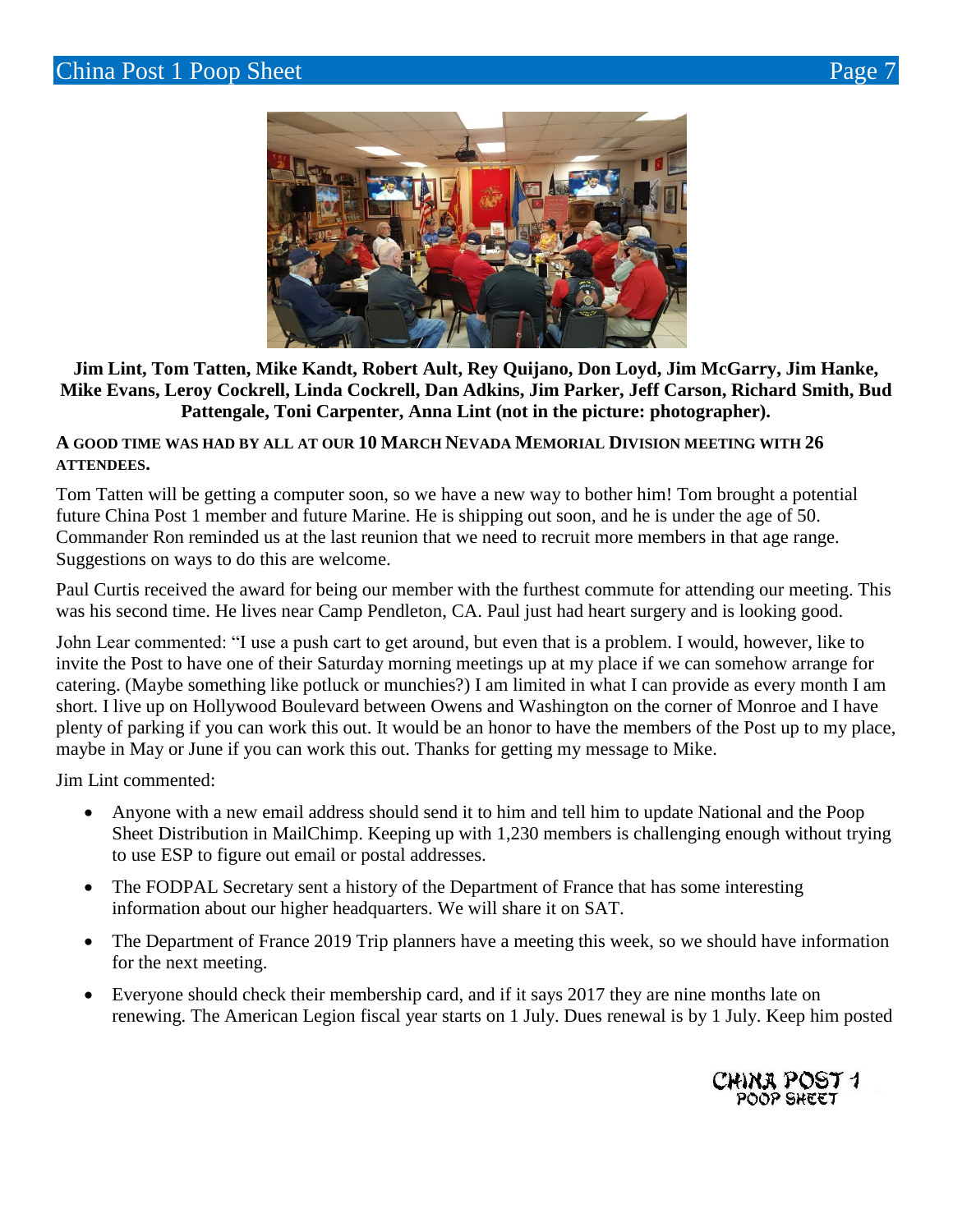if you need any help. You can renew online or via the Henderson Post Office box, or hand him or Anna a check or a \$50 bill with a note, and follow up with email.

- Jim "Mule" Parker may give a talk about Columbus' Second Trip.
- For new members, remember if you have not signed up via the [CP1-NV@Yahoogroups.com](mailto:CP1-NV@Yahoogroups.com) address it is easy to do. Just send a post to [cp1-nv-subscribe@yahoogroups.com](mailto:cp1-nv-subscribe@yahoogroups.com). Put something in like your name to let Jim know who you are, since only China Post 1 members of the Nevada MemDiv may join the email group.
- To post a message to the Group: [cp1-nv@yahoogroups.com](mailto:cp1-nv@yahoogroups.com)
- To subscribe to the Group: [cp1-nv-subscribe@yahoogroups.com](mailto:cp1-nv-subscribe@yahoogroups.com)

The Nevada MemDiv May meeting is scheduled for 12 May 2018, at 12 noon.

**THE NEVADA MEMORIAL DIVISION MEETS FOR THEIR OUTSTANDING "FISH FRY"**



The China Post 1 Nevada Memorial Division has members' meetings on most Friday nights at 1700 hours. Dan Adkins is a moving force in this Friday night "fish fry." Above, Lou Rothenstein, Betty Rothenstein, Jeff Carson, Pete Caimi, Jim Lint and Dan Adkins solve world problems and plan global corrections. Two members who meet constitute a Post-meeting. Auxiliary members Anna, Nicole, and Hana are often in attendance to learn just how wonderful China Post 1 members are.

If you are in the area, you are welcome to join us. Please contact Adjutant Jim Lint for further information.

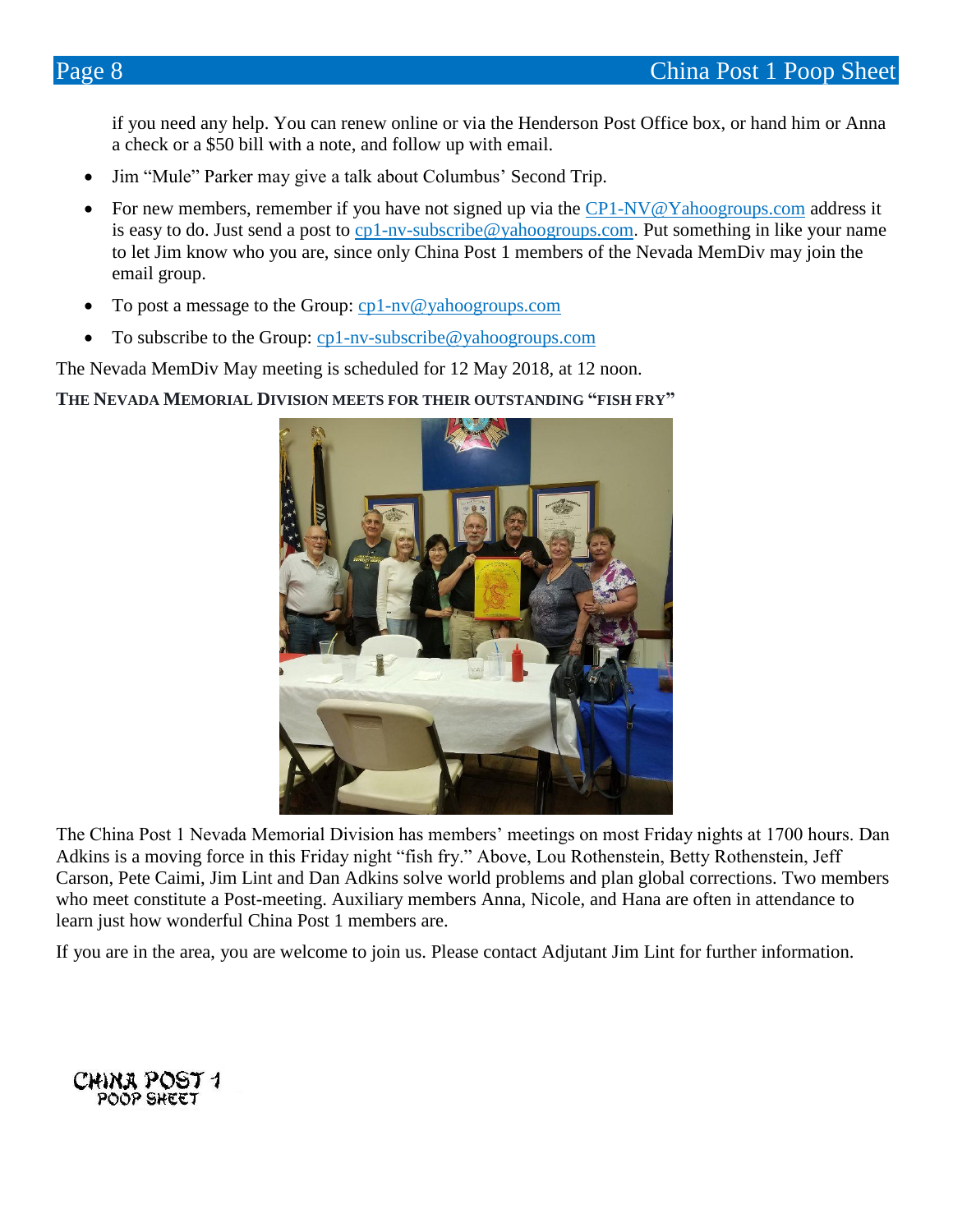### **Northern Virginia Memorial Division**

### *By Mike Evers, MemDiv Adjutant*

The Northern Virginia Memorial Division annual luncheon will be held on Sunday, April 29, 2018. The schedule of events is:

- 1130 1300 Cash Bar and Social Period
- 1300 1400 Lunch
- 1330 1415 Two Speakers: Fred Donner and Fred Gerkens

Fred Donner will present Japanese balloon bomb casualties in the U.S. illustrated with pictures and discussion of Fred's connection to each. Fred Gerkens will share with the attendees his pictures from his tour in Southeast Asia.

Also, George Skypeck will bring his original "Assured Victory...A 09-11-2001 and War on Terrorism Memorial" Global War on Terror (GWOT) painting, and as he has done with past paintings, allowed Presidents, VIPs and veterans to sign the back of the original. It would be an honor to have our members of China Post 1 sign the back of it, joining several Medal of Honor recipients that have signed at its various public viewings in Washington, DC (Pentagon), New York City, Texas, and the ANC Visitors' Center, and updated for 16 years with GWOT events. It would be a good statement on how we support our new troops and veterans (like my family members today in this war). I will bring an easel and pen for members to use to sign.

The cost will be \$35.00 per person.

[Editor's Note: Anyone who needs Mike's contact information should request it from the Post Adjutant.]

# **Quarterly Feature**

### *By Hal Hunt, Editor*

### **Veterans Online Shopping Benefit**

In January of 2017 the United States Department of Defense announced a lifelong online military exchange shopping benefit for all honorably discharged Veterans. The benefit became effective on Veterans Day, 11 Nov 2017.

Veterans of both the active and reserve components of the Air Force, Army, Coast Guard, Marines, Navy, and the National Guard who were honorably discharged are eligible for the benefit.

The benefit enables shopping on the online military exchanges, including ShopMyExchange.com [\(https://www.shopmyexchange.com/veterans\)](https://www.shopmyexchange.com/veterans) with tax exempt purchases at military exchange prices. However, the benefit does not permit installation access.

To create an account, go to [https://www.shopmyexchange.com/account/register.](https://www.shopmyexchange.com/account/register) This is a four-step process consisting of:

- Step 1: Validate
- Step 2: Credentials

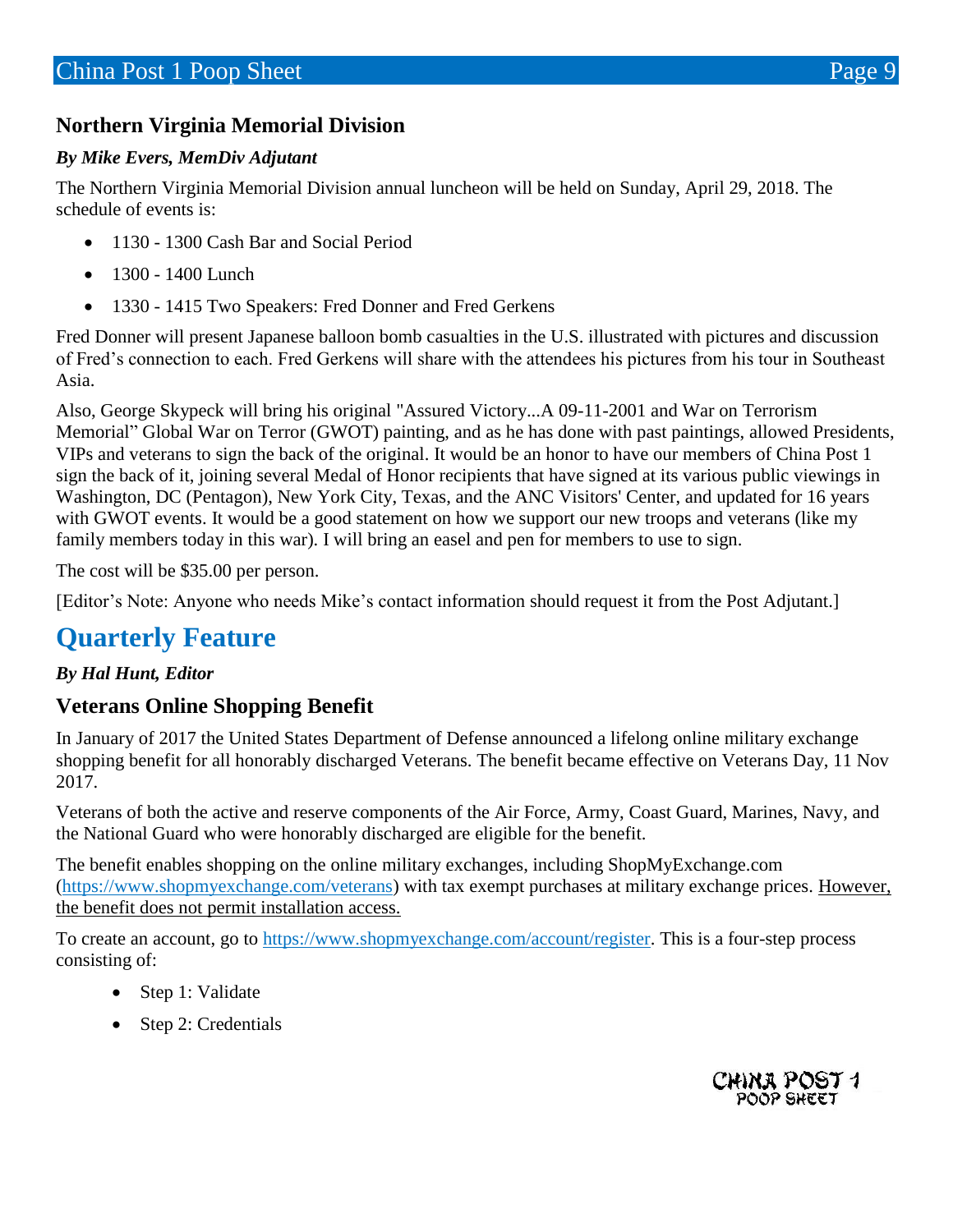- Step 3: Security Questions
- Step 4: Email Address

The VetVerify customer service team must have an applicant's last name, date of birth and the last four digits of their Social Security number in order to validate eligibility through the Defense Enrollment Eligibility Reporting System (DEERS). If the applicant's military record has not yet been digitized, or was possibly destroyed in the 1973 National Personnel Records Center (NPRC) fire, it may be necessary for the applicant to upload a copy of their discharge paperwork.

If so requested, the applicant must submit a federal government form without redactions that includes the full name at time of discharge, social security number or service number and an "honorable" or "general under honorable conditions." type of discharge. Examples include (but are not limited to): DD214 (Member Copies 2-8), DD215 (with corrected discharge status), NGB-22 or DD256/257.

If needed The VetVerify customer service team can provide further information or assistance:

- Hours of Operation: Monday through Friday from 0800 to 1700 CST
- Call toll-free: 1-844-868-8672 or
- Send questions by email to [CustomerService@vetverify.org](mailto:CustomerService@vetverify.org)

According to the ShopMyExchange website: "Expanding online shopping privileges strengthens funding of military Quality-of-Life programs including Army Child Development Centers, Youth Programs and Fitness Centers, Air Force Outdoor Recreation programs, affordable school lunches for Warfighters' children overseas, combat uniforms below cost and more." Therefore others will also realize benefits from those of us who take advantage of these privileges!

[Editor's Note: The information in this article was obtained from the sources given above. The Editor has successfully registered for the Veterans Online Shopping Benefit by following those instructions.]

# **Transitional Employment Opportunities**

### *By Mike Eisenhauer and Dave Vaught*

We have some exciting news regarding the Civilian Employment Opportunities Program that was recently initiated. After discussions with senior leaders of China Post 1 and a presentation to the Executive Committee, we are making two significant changes to the Program. To be in line with The American Legion and our military organizations, we are changing the name of the program to Transitional Employment Opportunities (TEO). The most outstanding change is that the program will be available to all China Post 1 members and any veteran in need of help in finding employment. It has been common knowledge that members share information from the Poop Sheet with friends and relatives who are veterans, and we felt it important to share the TEO program with any veteran who needs help in the transition from military service to civilian employment, whether or not they are China Post 1 member. We are all comrades-in-arms.

Now, I have been told numerous times by many different people that China Post 1 is a 1400 member-driven organization that is dedicated to serve those who have served. We have two issues that we must surmount to make this program successful: Finding members who will volunteer (again) to provide their knowledge and

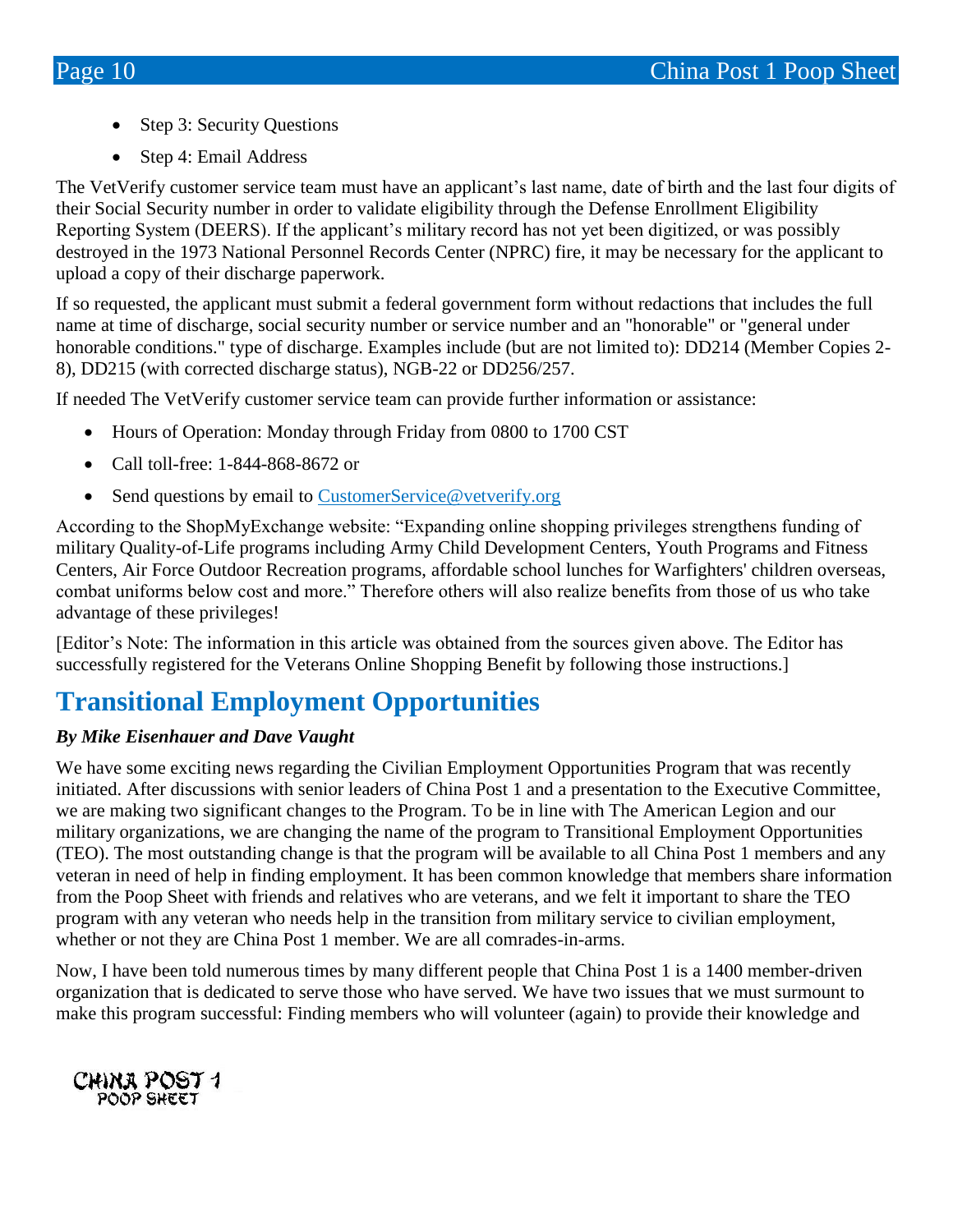expertise to those members, or any veteran who needs help in transitioning to civilian employment; and making some changes to the China Post 1 website to facilitate the functions of the TEO program.

The way we intend to assist in the transition from military service to civilian employment is to: 1. Review Resumes and Make Suggestions; 2. Provide Job Hunting Tips; 3. Provide Resume and Interview Coaching; and, 4. Provide Job Postings. We need three (3) China Post 1 members to step up and fill the leadership positions for the first three (3) functions. We will not ask any member to share their email address, phone number or home address to anyone asking for help. The ideal setup would to have one member being responsible for each of the functions and supported by team.

Once we get the website set up and approved with the communications protocol established for applicants requesting assistance and the TOE volunteers responding, we will be ready. We do not expect the implementation to be long, and much depends on members volunteering to fill the important functions.

China Post 1 members thank you for your time and consideration in this matter, and we hope to hear from you in the very near future.

# **Fallen Comrades**

#### **Received from Jeffrey Tavernaro on 29 Jan 2018:**

My name is Jeff Tavernaro. I am a member of this post and son of LTC John Tavernaro III who was also a very loyal member. I regret to inform you that my father passed just a week ago. He was very active and proud of our post.

#### **Anna Chennault, 1923-2018**

"Anna Chennault ... died at her home in Washington. She was 94." For her obituary, see The Washington Post, Wednesday, April 4, 2018, page B1 or go to [https://www.stripes.com/news/us/anna-chennault-formidable](https://www.stripes.com/news/us/anna-chennault-formidable-washington-hostess-and-secret-emissary-dies-at-94-1.520307)[washington-hostess-and-secret-emissary-dies-at-94-1.520307](https://www.stripes.com/news/us/anna-chennault-formidable-washington-hostess-and-secret-emissary-dies-at-94-1.520307)

### **News from Our Members**

**John Pierre-Benoist extends this invitation from Florida:** "I'm getting old, and have not been well. But my wife and I would like to invite any CP 1 member to come on by. We have a nice lanai, and are not very far from Orlando. I offer good drinks and premium cigars."

[Editor's Note: If you would like to get in touch with John, please request his contact information from the Adjutant.]

**Ramiro "Rac" Castillo writes:** I retired on Saturday, January 6, 2018, the last day of the pay period. My separation date is Sunday, January 7th. On Monday the 8th, I showed up at the Port of Entry and turned in my gear. I haven't filed my retirement papers yet. It's about 30 pages. I will complete it this week. We also intend to attend the reunion in Texas but I will wait to see when my retirement check will come in.

**Congratulations to Jeff O'Neill** who started a new position as a Financial Services Professional at NYLIFE Securities LLC in February, 2018.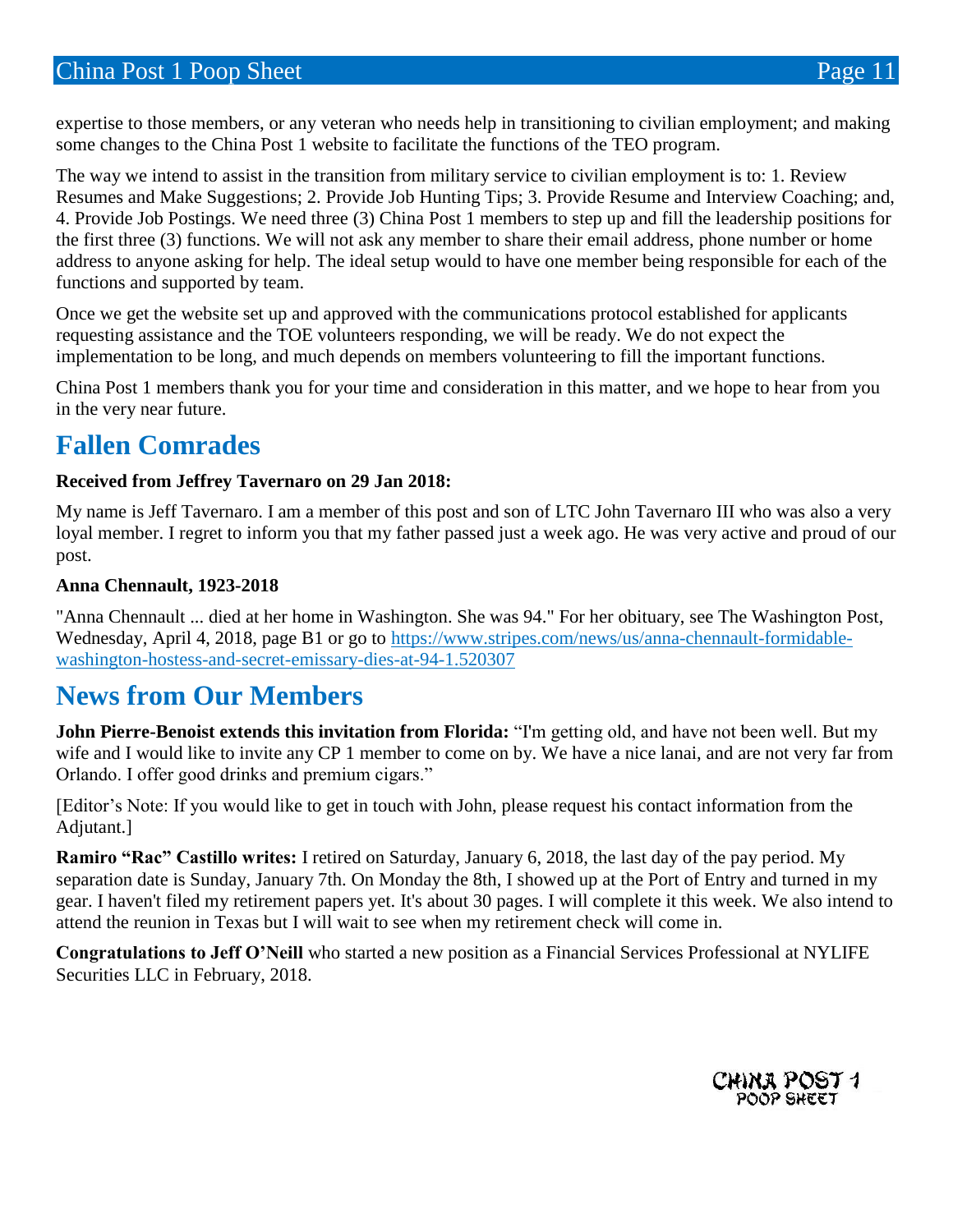#### **"Adventuresome Villages couple got engaged on Concorde travelling at Mach 1 with Yoko Ono aboard."**

"China Post 1 member Richard Pillsbury and Cathy Hale "… were 'live-aboard' neighbors on their individual boats in San Diego, and worked together on Coast Guard Auxiliary projects. When Richard was traveling to far flung oil drilling platforms in Africa and other places, they corresponded using signal flags. 'Instead of writing characters, we drew signal flags,' Cathy says. 'Richard was simple and sophisticated at the same time,' she says. 'He could talk about opera one minute and cowboy stuff the next. He's a great dancer.'

A travel agent, Cathy had won a trip on the Concorde to London. Richard made arrangements to propose to her during the flight.

'After dinner the Chief Purser came by and said the Captain would like to meet us on the flight deck. I had arranged for champagne and to have a ring for Cathy in her glass.'

He was on his knee and proposing, but Cathy didn't notice the ring until the Captain turned and pointed it out. 'How long do I have to make a decision?' she asked. 'We don't have much extra fuel, so you should make a decision soon,' the Captain remarked.

'We were engaged at 58,500 feet going Mach 2,' says Richard. Musician and artist Yoko Ono, who was on board the flight, was one of the first to congratulate the couple. They were married on Friday, Feb. 13, 2004.

'It's the anniversary of our first date, a very good day for us,' Cathy says."



**Cathy Hale, Richard Pillsbury and Gerda at USS Midway Museum in San Diego**

The above account was written by John W. Prince and published on February 10, 2018 in the *Villages-News* at [https://Villages-News.com.](https://villages-news.com/)

**Ron "Shadow" Butts has sponsored Mark "Duke" Wisher, a native of Florence, Kentucky, as a member of China Post 1.** Ron shares with us an account dated March 25, 2003 of an attack in Kuwait where Mark experienced some serious injuries.

"Air Force Capt. Mark Wisher flew F-16 bombing missions over Afghanistan, and guarded the DMZ in Korea without getting hurt. Deployed last month to Kuwait, the Florence native and 1991 St. Henry High School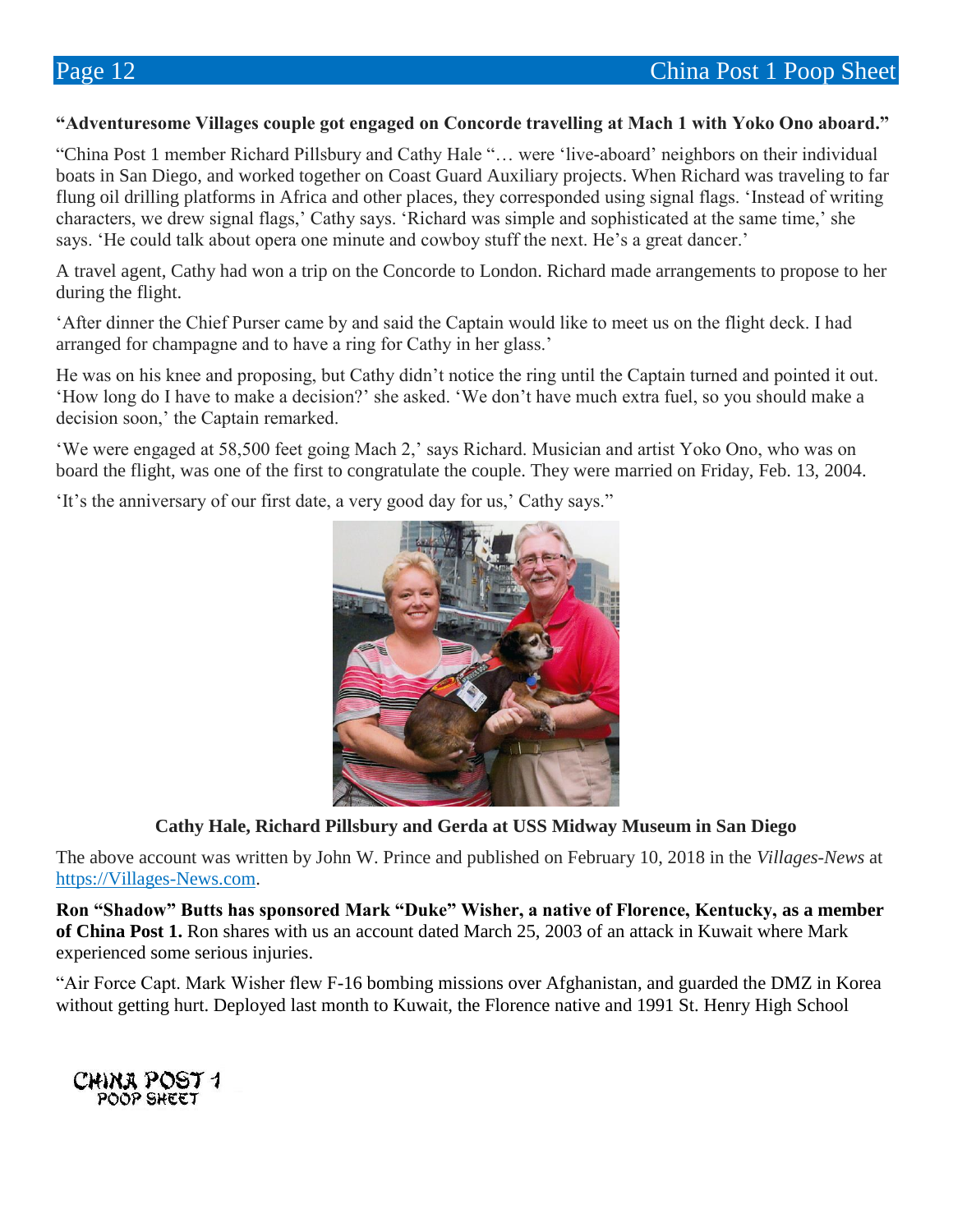### **China Post 1 Poop Sheet Page 13**



graduate told his wife and family not to worry because, as an adviser, he didn't expect to be close enough to the enemy to see any combat action. But he didn't anticipate an attack from one of his own.

Wisher, 29, an air liaison officer serving with the 101st Airborne, is being flown today to a military hospital at Ramstein Air Base in Germany to be treated for serious injuries he received in a bizarre attack on Saturday at Camp Pennsylvania, a U.S. Army base in Kuwait.

After two surgeries, Capt. Wisher is in critical but stable condition with serious injuries to his abdomen and minor damage to his leg, said his wife, Tara Wisher.

#### **Mark and Tara Wisher**

Sgt. Asan Akbar of the 101st Airborne was taken into custody after one soldier died and 15 were injured by grenades and small arms fire. Three soldiers suffered serious injuries, among them Wisher."

The above account was written by Patrick Crowley and published on March 25, 20038 in *The Cincinnati Enquirer.* The complete article can be seen at [http://enquirer.com/editions/2003/03/25/loc\\_warlocalman25.html.](http://enquirer.com/editions/2003/03/25/loc_warlocalman25.html)

#### **Andrew Ertl writes from Beijing, China where he's studying at Tsinghua University:**

I just returned from my Chinese New Year travels. I was in Shanghai and Harbin at the end of last month. The old American Club (which is now a post office) was not hard to find at all, being located very close to my hotel. I also went to a hockey game among other places! Harbin is known for its annual ice sculpture festival. The sculptures are cool, but it is a different kind of cold up there (haha).

I then traveled to Seoul for a few days and had a very nice first-time experience in that country.

From February 8-22 I was in Vietnam. I began in the North and worked my way South from Hanoi to Hue, Danang, and then Ho Chi Minh City. In Hue, outside the imperial citadel, I bumped into two former Marines who had fought there (one of the Vietnam War's toughest fights) 50 years ago. Hearing about some of their experiences was something I will take with me forever. Next I stopped by Danang. The only reason for doing so was to see the site where Marines came ashore in March 1965 (Nam O Beach--which kicked off the United States' rapid escalation). I was the only one there.



**Andrew Ertl at Nam O Beach**

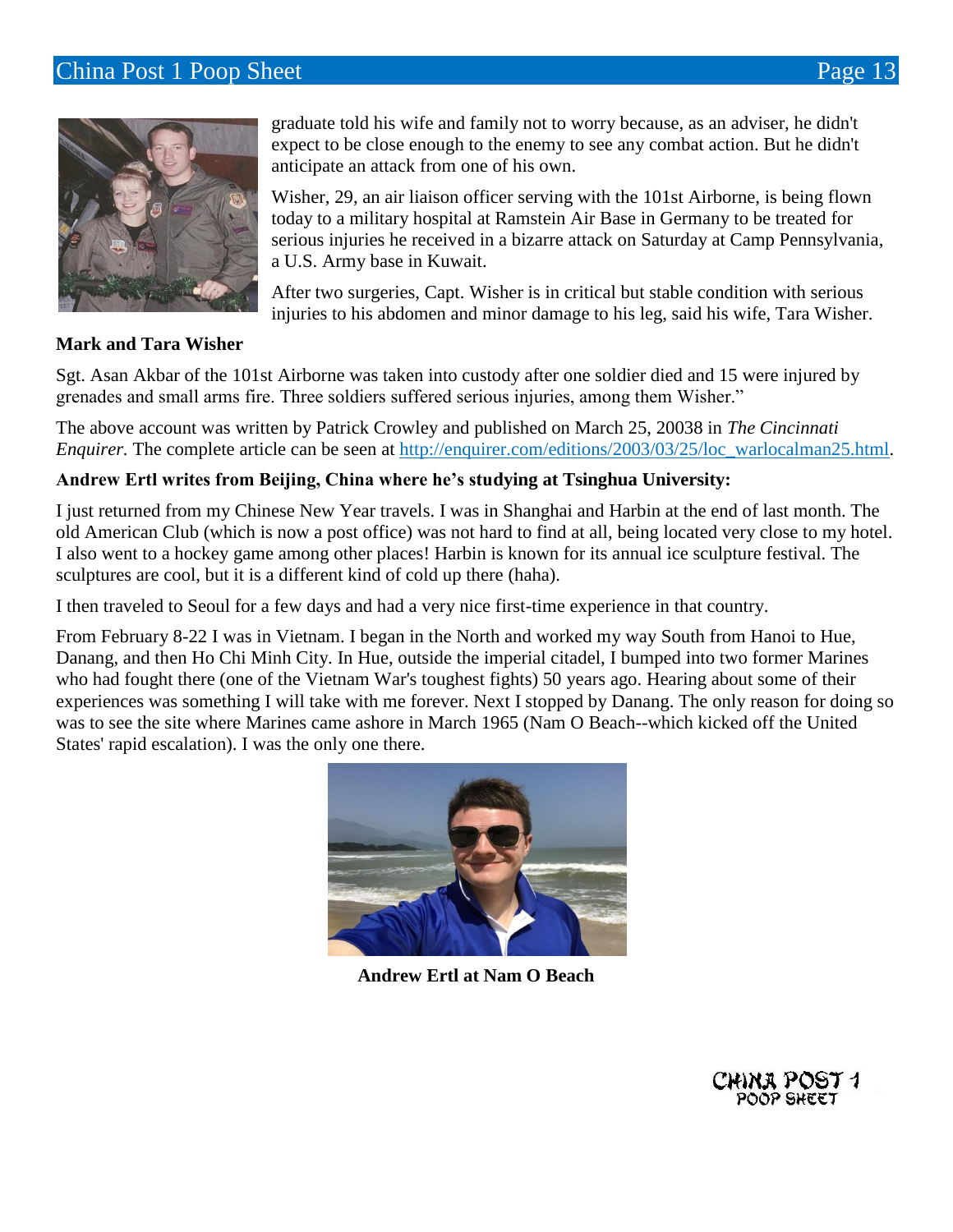Of all the places I visited in Ho Chi Minh City, one of the most impactful was the American Consulate General (which used to be the US Embassy), where the Viet Cong broke in on January 30, 1968 during which two Marine guards (a job I used to do) died in its defense.

Aaron O'Connell wrote a book called "Underdogs: The Making of the Modern Marine Corps" in which he likens the Marine Corps to a religion. He's right, and I was on a pilgrimage.

I'm back in Beijing now and the next semester starts Monday, February 26.

**Members Ken Stein (R) and Lou Holub (L) enjoying libation at the newest watering hole and safe house in Thailand.**

We are in The Camel Pub in Banchang, Rayong Thailand. Come on down, the beer is cold...

Cheers,

Ken

# **Poop Sheet Contributions Wanted**

We welcome contributions to the Poop Sheet from all of our members, including links and photos that are directly related to our Post, its members, and their activities and accomplishments. However, please DO NOT send anything classified or sensitive including topics of a political, sexual or religious nature. Your contributions to the Poop Sheet should be sent to [poopsheet@chinapost1.email](mailto:poopsheet@chinapost1.email) with the Subject: Poop Sheet Article. **PLEASE SEND ALL OTHER NOTICES, REQUESTS FOR INFORMATION OR SUPPORT, AND ANY OTHER MESSAGES TO THE APPROPRIATE INDIVIDUAL IN THE DIRECTORY THAT FOLLOWS.**

**Correction:** On page 6 of the Winter 2018 Poop Sheet, the phrase "...Medal of Honor (MOH) winner…" appears. The correct phrase should have been "...Medal of Honor (MOH) recipient…" Thanks to Billy Martin for bringing this to our attention.

# **China Post 1 Officers Directory**

### **POST OFFICERS**